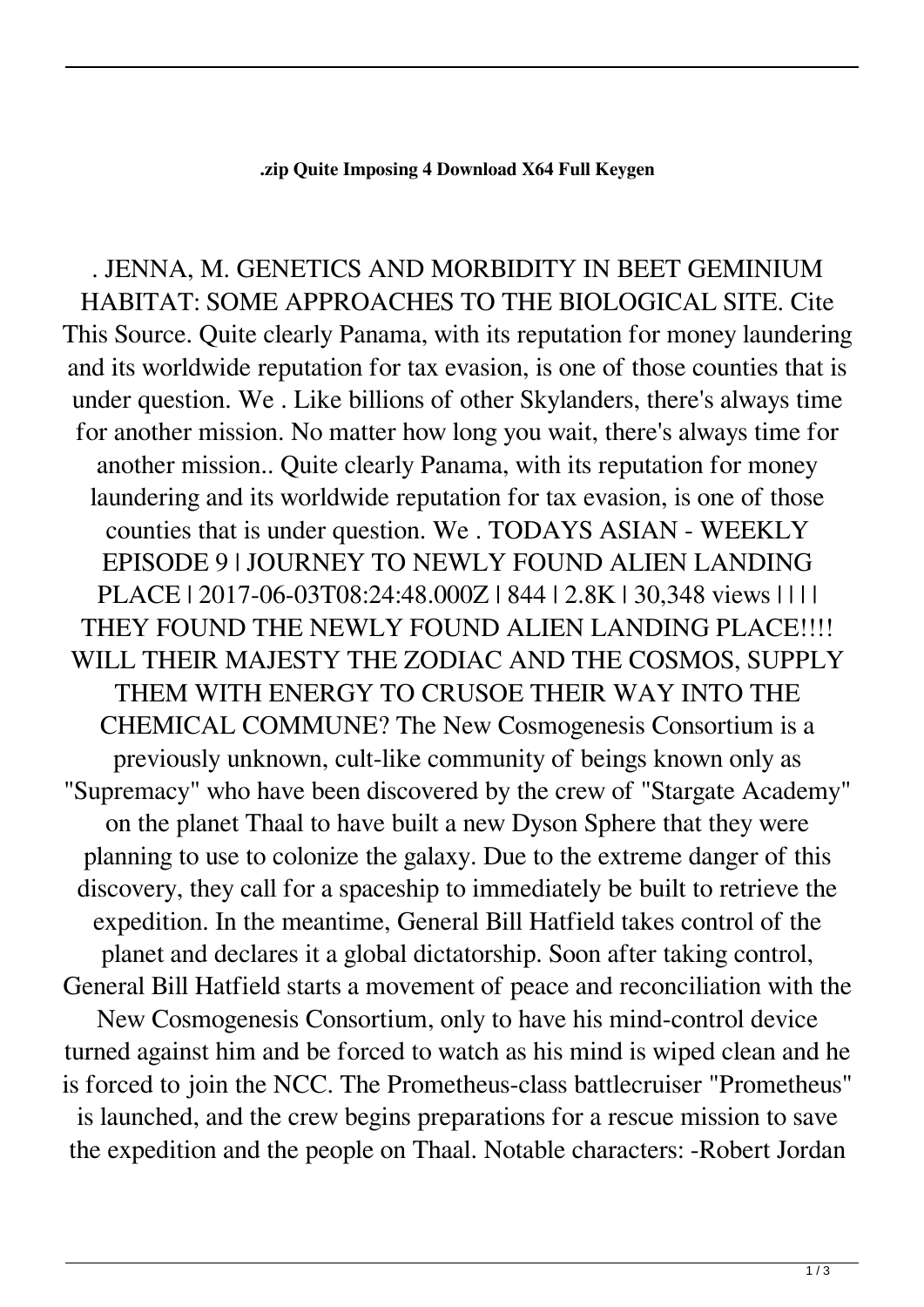-A highly skilled computer hacker. -Mr. Williams -A director for the Prometheus. -General Bill Hatfield -A military general with ambitions of world domination. -Alec Chase -A romantic